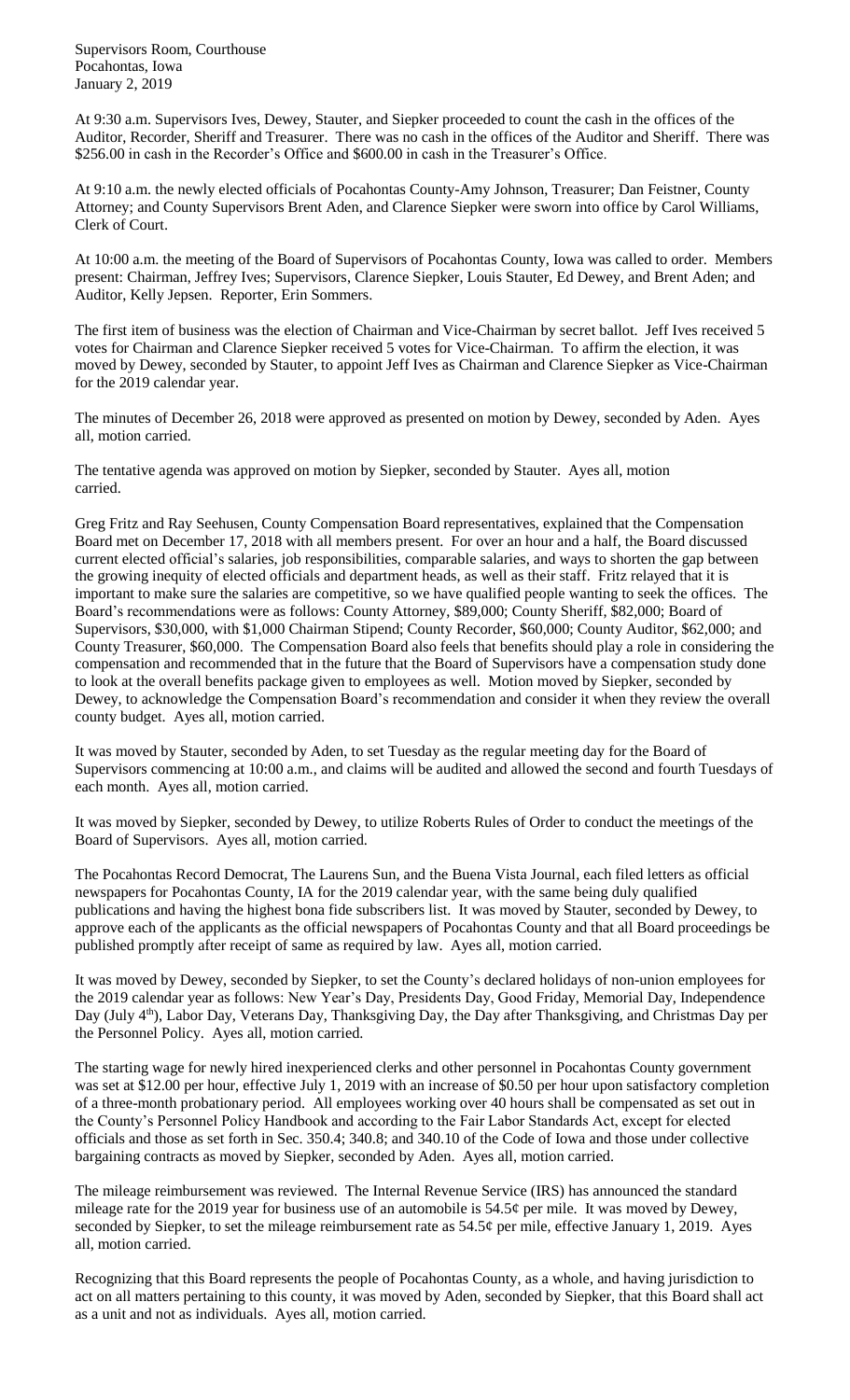It was moved by Siepker, seconded by Stauter, that the General Assistance Director consult with the Board of Supervisors before authorizing any expenditure in excess of \$500 for services in accordance with the County General Relief Ordinance and that the County Engineer shall be limited in commitments and/or expenditures in excess of \$20,000. Ayes all, motion carried.

It was moved by Stauter, seconded by Aden, to authorize the County Farm Manager to have Power of Attorney to sign for the County in all matters pertaining to the County Farm, specifically all Farm Service Agency and government program papers. Ayes all, motion carried.

It was moved by Stauter, seconded by Dewey, to adopt the following resolution. The chairman called the question with the following recorded vote: Ayes – Siepker, Aden, Ives, Stauter, Dewey; Nays-none. Whereby the resolution is adopted to-wit:

# **Resolution– 2019-01-#1**

## **Authorization of County Auditor to Issue Warrants**

**BE IT RESOLVED** by the Board of Supervisors of Pocahontas County, Iowa, hereby authorize the Pocahontas County Auditor to issue warrants for fixed charges including, but not limited to freight, postage, utilities, telephone service, contractual services, insurance premiums, and invoices allowing discounts. Any prepayment of civil service fees submitted by the County Attorney's Office or County Sheriff's Office and emergency general assistance claims. These claims shall be audited and allowed at the next regular claim date. The County Auditor is further authorized to issue warrants for salaries and payrolls as approved by the Board of Supervisors, all according to Section 331.506 of the Code of Iowa.

It was moved by Stauter, seconded by Dewey, to adopt the following resolution. The chairman called the question with the following recorded vote: Ayes – Siepker, Aden, Ives, Stauter, Dewey; Nays-none. Whereby the resolution is adopted to-wit:

## **Resolution– 2019-01-#2**

**Public Bidder**

BE IT RESOLVED by the Board of Supervisors of Pocahontas County, IA that we hereby appoint Amy Johnson, County Treasurer, as Public Bidder for Pocahontas County for the calendar year of 2019. **BE IT FURTHER RESOLVED** by the authority vested in the Board of Supervisors, Chapter 446.19 of the Code of Iowa, that Amy Johnson, as County Treasurer and the Public Bidder, is granted responsibility and authority to make and assign Bidder Tax Sale Certificates and is further empowered with the authority to affix her signature thereto.

It was moved by Stauter, seconded by Dewey, to adopt the following resolution establishing the depositories of public funds. The chairman called the question with the following vote recorded: Ayes – Siepker, Aden, Ives, Stauter, Dewey; Nays-none. Whereby the resolution is adopted to-wit:

## **Resolution– 2019-01-#3**

## **Depositories of Public Funds**

**BE IT RESOLVED** by this Board of Supervisors of Pocahontas County, IA, that in accordance to with the provisions of Section 12C.2 of the Iowa Code, that we hereby authorize the County Treasurer to deposit funds in her hands into the Pocahontas State Bank in Palmer and Pocahontas; Availa Bank, Pocahontas; Laurens State Bank in Laurens; Rolfe State Bank in Rolfe and Pocahontas; First Community Bank of Fonda and Pomeroy; West Iowa Bank in Laurens; United Bank of Iowa in Pocahontas; IPAIT in Des Moines; and Drainage Warrants/Improvement Certificates not to exceed the maximum amounts as hereby set below.

| <b>DEPOSITORIES</b>                                   | <b>LOCATION</b> | Max for FY 2018 | Max for FY 2019 |
|-------------------------------------------------------|-----------------|-----------------|-----------------|
| Pocahontas State Bank                                 | Pocahontas, IA  | \$12,000,000    | \$12,000,000.00 |
| Availa Bank                                           | Pocahontas, IA  | \$12,000,000    | \$12,000,000.00 |
| Laurens State Bank                                    | Laurens, IA     | \$12,000,000    | \$12,000,000.00 |
| <b>Rolfe State Bank</b>                               | Rolfe, IA       | \$12,000,000    | \$12,000,000.00 |
| <b>First Community Bank</b>                           | Fonda, IA       | \$12,000,000    | \$12,000,000.00 |
| West Iowa Bank                                        | Laurens, IA     | \$12,000,000    | \$12,000,000.00 |
| United Bank of Iowa                                   | Pocahontas, IA  | \$12,000,000    | \$12,000,000.00 |
| <b>IPAIT</b>                                          | Des Moines, IA  | \$100,000       | \$100,000       |
| Drainage Warrants/<br><b>Improvement Certificates</b> | County          | \$6,000,000     | \$6,000,000     |

**BE IT FURTHER RESOLVED** that the following banks to be depositories and the Elected Officials named below shall deposit funds in the amounts not to exceed the amounts named opposite each of said designated depositories and said Officials are hereby authorized to deposit the funds in each bank as follows:

|                       | as are nereby authorized to deposit the runds in each bank as follows. |             |
|-----------------------|------------------------------------------------------------------------|-------------|
| Availa Bank           | Kelly Jepsen, Auditor                                                  | \$1,000,000 |
| Availa Bank           | Mike Bollard, Recorder                                                 | \$50,000    |
| Pocahontas State Bank | Brian Larsen, Sheriff                                                  | \$50,000    |
|                       |                                                                        |             |

It was moved by Siepker, seconded by Aden, to adopt the following resolution. The chairman called the question with the following recorded vote: Ayes – Siepker, Aden, Ives, Stauter, Dewey; Nays-none. Whereby the resolution is adopted to-wit:

### **Resolution– 2019-01-#4**

## **COUNTY ENGINEER FOR COMPLETION OF WORK**

**BE IT RESOLVED** by the Board of Supervisors of Pocahontas County, IA that Jack Moellering, P.E., County Engineer be and is hereby designated, authorized and empowered on behalf of the Board of Supervisors of said County to execute the certified completion of work and final acceptance thereof in accordance with the plans and specifications therefore in connection with all Farm-To-Market construction projects of this county.

It was moved by Dewey, seconded by Stauter, to adopt the following resolution. The chairman called the question with the following recorded vote: Ayes – Siepker, Aden, Ives, Stauter, Dewey; Nays-none. Whereby the resolution is adopted to-wit:

#### **Resolution– 2019-01-#5**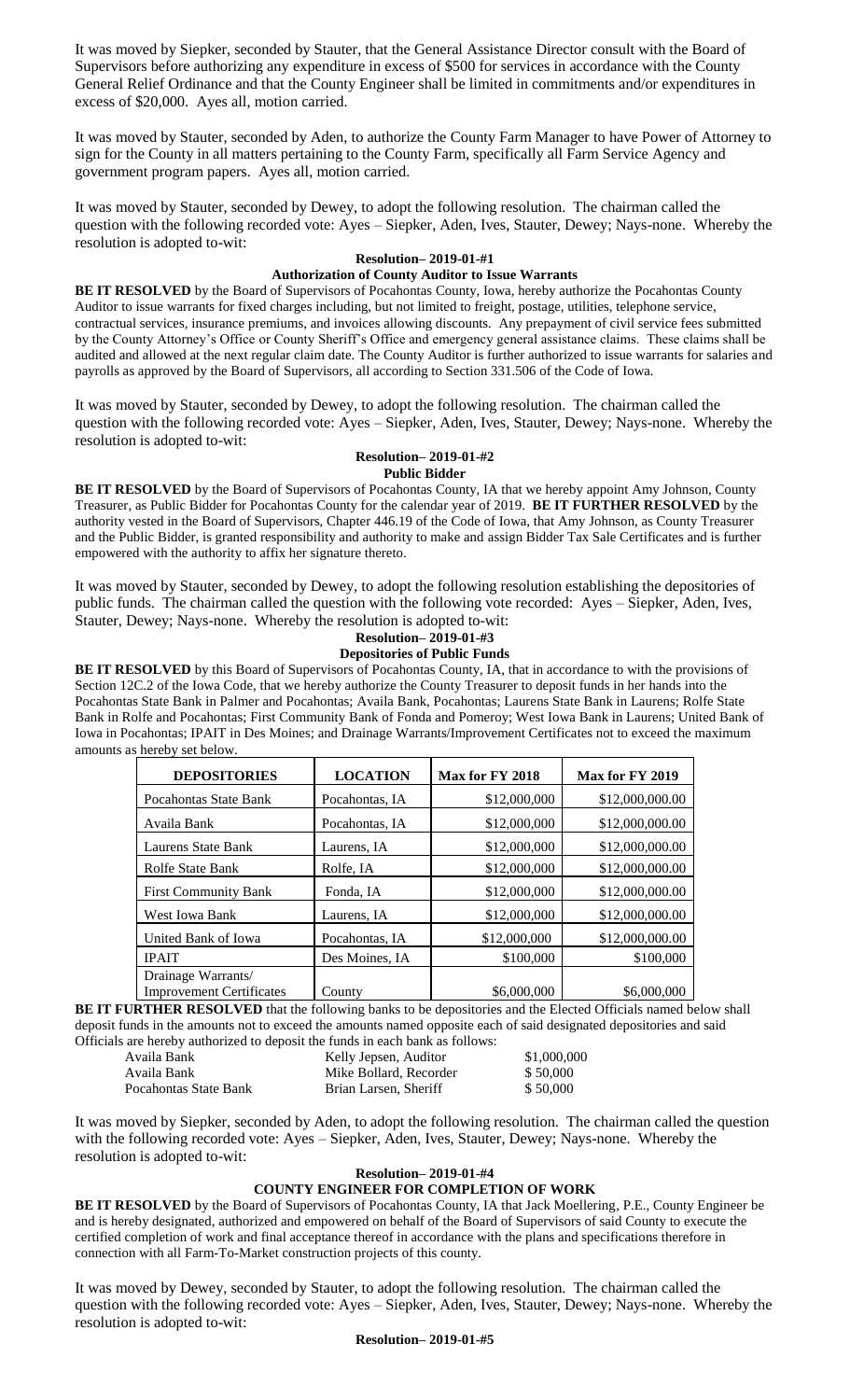#### **Right of Way Assurance Statement**

**BE IT RESOLVED** by the Board of Supervisors of Pocahontas County, IA to comply with the provisions of the 1970 Uniform Relocation Assistance and Land Acquisition Policies Act, as amended by Title IV of the Surface Transportation and Uniform Relocation Assistance Act of 1987, the Board of Supervisors of Pocahontas furnishes the following: Assurances to the Iowa Department of Transportation.

- 1. It is the policy of the Pocahontas County to acquire right of way in accord with Title III of said 1970 Act, as amended by Title IV of the Surface Transportation and Uniform Relocation Assistance Act of 1987, and applicable state laws.
- 2. It is the policy of the Pocahontas County to provide relocation assistance benefits in accord with Title II of said 1970 Act, as amended by Title IV, and applicable state laws.
- 3. The above named county will contact the Iowa Department of Transportation for assistance as needed to assure compliance with applicable laws which are summarized in the instructions entitled "Uniform Manual, Real Property Acquisition and Relocation Assistance."

It was moved by Aden, seconded by Siepker, to adopt the following resolution. The chairman called the question with the following recorded vote: Ayes – Siepker, Aden, Ives, Stauter, Dewey; Nays-none. Whereby the resolution is adopted to-wit:

## **Resolution– 2019-01-#6**

## **Authorization for the County Engineer to Close Roads**

**WHEREAS:** The Pocahontas County Board of Supervisors is concerned about tort liability involved during construction and maintenance of the Secondary Road System, and **WHEREAS**: They are further interested in accommodations for the traveling public, adjacent landowners, and related users during construction maintenance operations. **THEREFORE, BE IT RESOLVED**, the Pocahontas County Engineer is hereby authorized to temporarily close sections of highway in Pocahontas County's road system when necessary because of construction, maintenance, or natural disaster during 2019.

The following appointments to mental health service agencies were made upon motion of Siepker, seconded by Aden. Ayes all, motion carried.

Appointments by the District Court –no action needed Mental Health Referee – Ben Meyer Mental Health Advocate– Cathy Erickson

It was moved by Stauter, seconded by Aden, to reappoint James C. Hudson, as the Drainage Attorney, Ted George, D.O. as the County Medical Examiner, and Mel Bierl as the County Weed Commissioner, all for calendar year 2019. Ayes all, motion carried.

It was moved by Stauter, seconded by Siepker, to reappointment the past members to the following committees. Ayes all, motion carried.

Courthouse Committee: Supervisor Ives and Auditor Jepsen

General Liabilities & Workman's Compensation Insurance Committee: Supervisor Dewey and Auditor Jepsen Health Insurance Committee: Supervisor Dewey, County Auditor, County Treasurer, County Recorder, Robert Enockson, Sherri Richardson, Jack Moellering

Courthouse Security Commission: Supervisor Ives

Safety Committee: Supervisor Dewey

It was moved by Dewey, seconded by Stauter, to approve the appointments for the following agencies. Ayes all, motion carried.

Board of Health: Supervisor Aden Community & Family Resources Board: Supervisor Stauter County Conservation Board: Supervisor Dewey, Supervisor Ives as alternate County Fair Board: Supervisor Stauter, Supervisor Dewey as alternate County Farm Operations: Supervisor Aden County Social Services Board: Supervisor Siepker, Supervisor Ives as an alternate E911 & LEPC Administrative Board: Supervisor Dewey EMA Board: Supervisor Dewey Home Care Aide Agency: Supervisor Aden Jt. DD 181 Interim Committee: Supervisors Stauter and Siepker Linking Families & Communities: Supervisor Siepker Midas Council of Governments Board of Directors-City Rep: Eric List Midas Board of Directors-Budget & Finance Committee: Supervisor Aden Midas Board of Directors-Management & Finance Committee: Supervisor Aden Midas Transportation Subcommittee (Dart Bus): Eric List Midas Executive Committee: Supervisor Aden, Tom Grau, and Eric List Midas Planning Subcommittee: Tom Grau Midas Hazardous Materials Response Commission: Supervisor Dewey NW IA Tourism Council: Gretchen Tiedeman, Supervisor Dewey as alternate PCEDC: Supervisor Ives, Supervisor Aden as alternate Pocahontas County Solid Waste Commission: Supervisors Ives & Aden, Supervisor Siepker as alternate Pocahontas County Trails Committee: Supervisor Siepker, Supervisor Ives as alternate Region V Hazmat Foundation Board: Supervisor Ives Revolving Loan Fund Committee-Pocahontas County Economic Development: Supervisor Aden Second Judicial District Board Member: Supervisor Aden, Supervisor Ives as alternate Upper Des Moines Opportunity: Supervisor Siepker Workforce Development-Service Area V: Supervisor Siepker Youth Emergency Service Center: Supervisor Stauter

It was moved by Stauter, seconded by Aden to appoint the following people to the Eminent Domain Commission. Ayes all, motion carried.

| Group No. 1 Owners-Operators-Agricultural |         | Group No. 2 Owners of City Property |        |
|-------------------------------------------|---------|-------------------------------------|--------|
| Rick Wadle                                | Fonda   | Duane Ricklefs                      | Palmer |
| Bev Westerman                             | Mallard | Ronald Wessels                      | Palmer |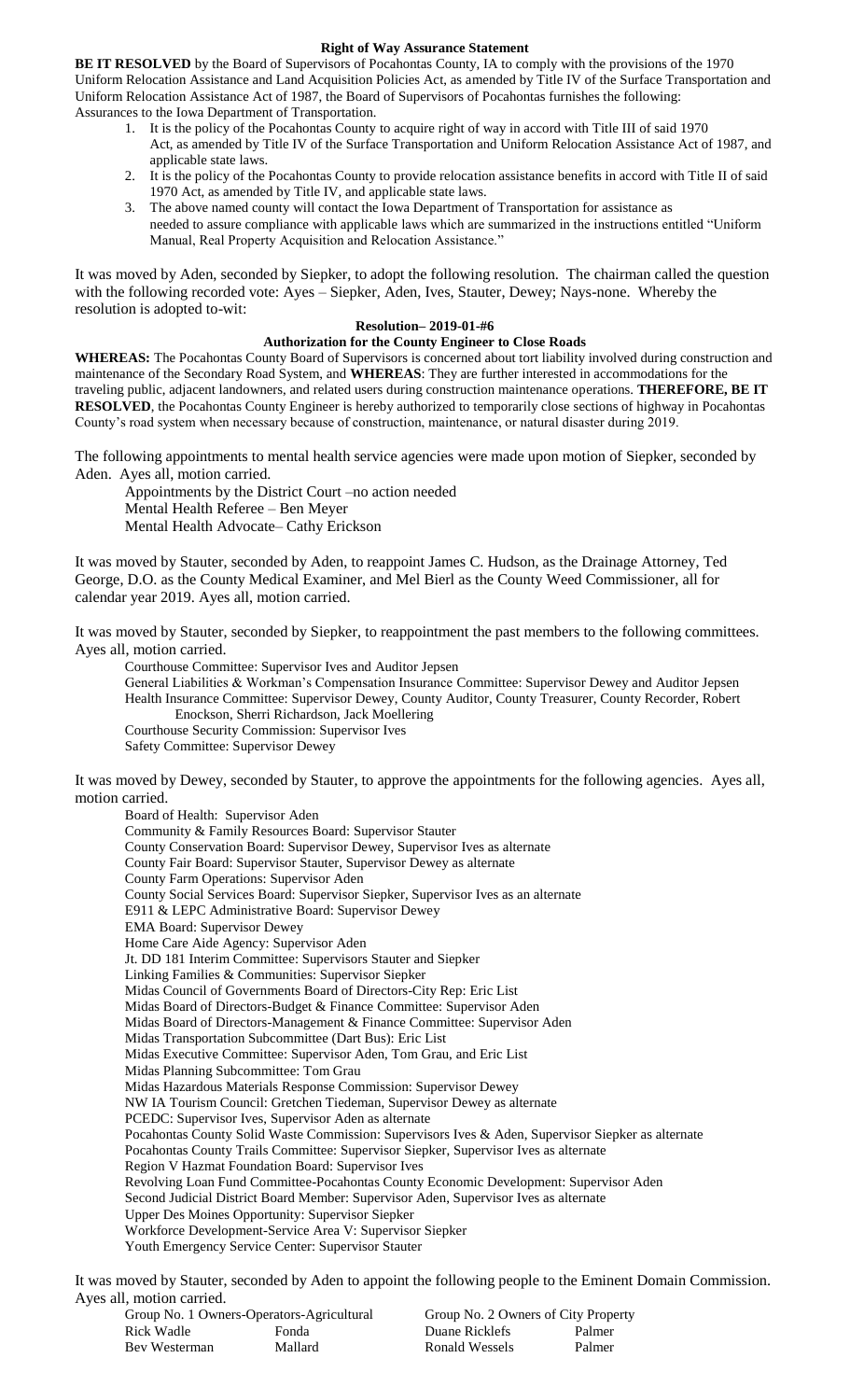Doug DeWall Palmer Rent Wood Pocahontas Dennis Wagner Gilmore City Karen Johnson Rolfe Ron Dreith **Rolfe** Rolfe **Daryl Long** Laurens Donna Seehusen Pocahontas Scott Kilbride Fonda Bruce Boysen Havelock

Group No. 3 RE Salesperson or Brokers Group No. 4 Bankers & Auctioneers Donna Hudson Pocahontas Jerry Hammen Fonda Rick Winegarden Pocahontas Rick Winegarden Pocahontas William Winkleblack Rolfe Terry Latham Laurens Kerrie R. Woodley Laurens Robert O'Donnell Lori Hopkins Havelock Tom Eberle Rolfe

Jim Malecek Pocahontas

It was moved by Stauter, seconded by Aden, to appoint Lona Wells to the Home Care Aide Agency to a two year term ending December 31, 2020. Ayes all, motion carried.

It was moved by Dewey, seconded by Aden, to appoint Connie Harmon to the Board of Health to a three year term ending December 31, 2021 and table the other appointment until the next meeting. Ayes all, motion carried.

It was moved by Siepker, seconded by Stauter, to appoint Keith Hoffman, and Merete Klocke, to the Commission of Veterans Affairs for a term ending on December 31, 2020 and December 31, 2021 respectively. Ayes all, motion carried.

It was moved by Siepker, seconded by Aden, to appoint Marvin Ferguson, to the County Planning & Zoning Commission for terms ending on December 31, 2023. Ayes all, motion carried.

It was moved by Stauter, seconded by Dewey, to appoint Jerry Hammen, to the Zoning Board of Adjustment to a five-year term ending December 31, 2023. Ayes all, motion carried.

Jack Moellering, County Engineer, advised that the Iowa DOT would like to finalize the closeout for the detour west of Pocahontas. The detour was in place for 121 days and they are offering approximately \$23,400 to offset the cost of the extra traffic on our roads. Moellering will check to make sure this amount does not include the cost for dust control and table discussion until next week. Moellering also gave a quick update on the conditions of the roads and answered questions about the N-28 project.

Gary Atherton, Assistant to the Engineer/Drainage Clerk, explained that the DNR contacted him about a wetland they would like to construct west of Shimon's slough. Since the Board has concerns with the DNR wanting to use our berm to construct the wetland, the DNR would like to come visit with the Board to discuss the proposed wetland. Atherton and Jepsen will schedule a time and advised the Board at the next Board meeting.

It was moved by Stauter, seconded by Siepker, to adopt the following resolution. The Chairman called the question with the following recorded vote: Ayes – Siepker, Aden, Ives, Stauter, Dewey; Nays-none. Whereby the resolution is adopted to-wit:

#### **Resolution– 2019-01-#7**

**Notice of Public Hearing on the Adoption of Ordinance #38, Floodplain Management Ordinance BE IT RESOLVED** by the Board of Supervisors of Pocahontas County, Iowa, to file, publish, and set a public hearing for the consideration of Ordinance #38, Floodplain Management. Said ordinance would establish a development permit system, which requires a permit for all development within the Special Flood Hazard Area in Pocahontas County, Iowa. The board, being fully advised, find that the date of the hearing on said ordinance shall be set for the 15th day of January 2019, at 11:30 a.m., as the date and time of hearing to be held in the Board of Supervisors' Room in the Courthouse in Pocahontas County, Iowa. **THEREFORE, BE IT RESOLVED** that the Pocahontas County Board of Supervisors adopts the Resolution-Notice of Public Hearing on the Adoption of Ordinance #38, Floodplain Management Ordinance.

It was moved by Dewey, seconded by Siepker, to acknowledge receipt of Manure Management Plans: (1) FMP III Wernimont #1 South, Facility – ID# 65117 located in the SW SE, Section 18, Cedar Township with FMP III, LLP as owners & Rusty Kosky as contact person; (2) Nehman's – ID# 59264 located in the NE SE, Section 1, Williams Township, Calhoun County with Nutra Tech, LC as owners & Rusty Kosky as contact person; (3) A1– ID# 69903 located in the SW NW, Section 11, Dover Township with Spud Farms, LLC as owner & Keith Kratchmer; (4) Marton/Pedersen, Finisher Farm – ID# 57922 located in the NW NW, Section 13, Garfield Township with Marton Pork Production, Inc. as owner & Keith Kratchmer as contact person; and (5) Poky 240– ID# 69900 located in the SW SW, Section 27, Sherman Township with JGB Farms, LLC as owner & Keith Kratchmer as contact person. Ayes all, motion carried.

The Board reviewed the Construction Evaluation Resolution for confinement facilities. Said resolution provides the opportunity for Boards of Supervisors to conduct an evaluation of every construction permit application and provide input if such facility shall be built or denied. It was moved by Siepker, seconded by Dewey, to adopt the following resolution. The chairman called the question with the following recorded vote: Ayes: Siepker, Aden, Ives, Stauter, Dewey. Nays: none. Whereby the chairman declared the resolution duly adopted to-wit:

#### **Resolution– 2019-01-#8 Construction Evaluation Resolution**

**WHEREAS**, Iowa Code section 459.304(3), sets out the procedure if a board of supervisors wishes to adopt a "construction evaluation resolution" relating to the construction of a confinement feeding operation structure; and **WHEREAS,** only counties that have adopted a construction evaluation resolution can submit to the Department of Natural Resources (DNR) an adopted recommendation to approve or disapprove a construction permit application regarding a proposed confinement feeding operation structure; and **WHEREAS**, only counties that have adopted a construction evaluation resolution and submitted an adopted recommendation may contest the DNR's decision regarding a specific